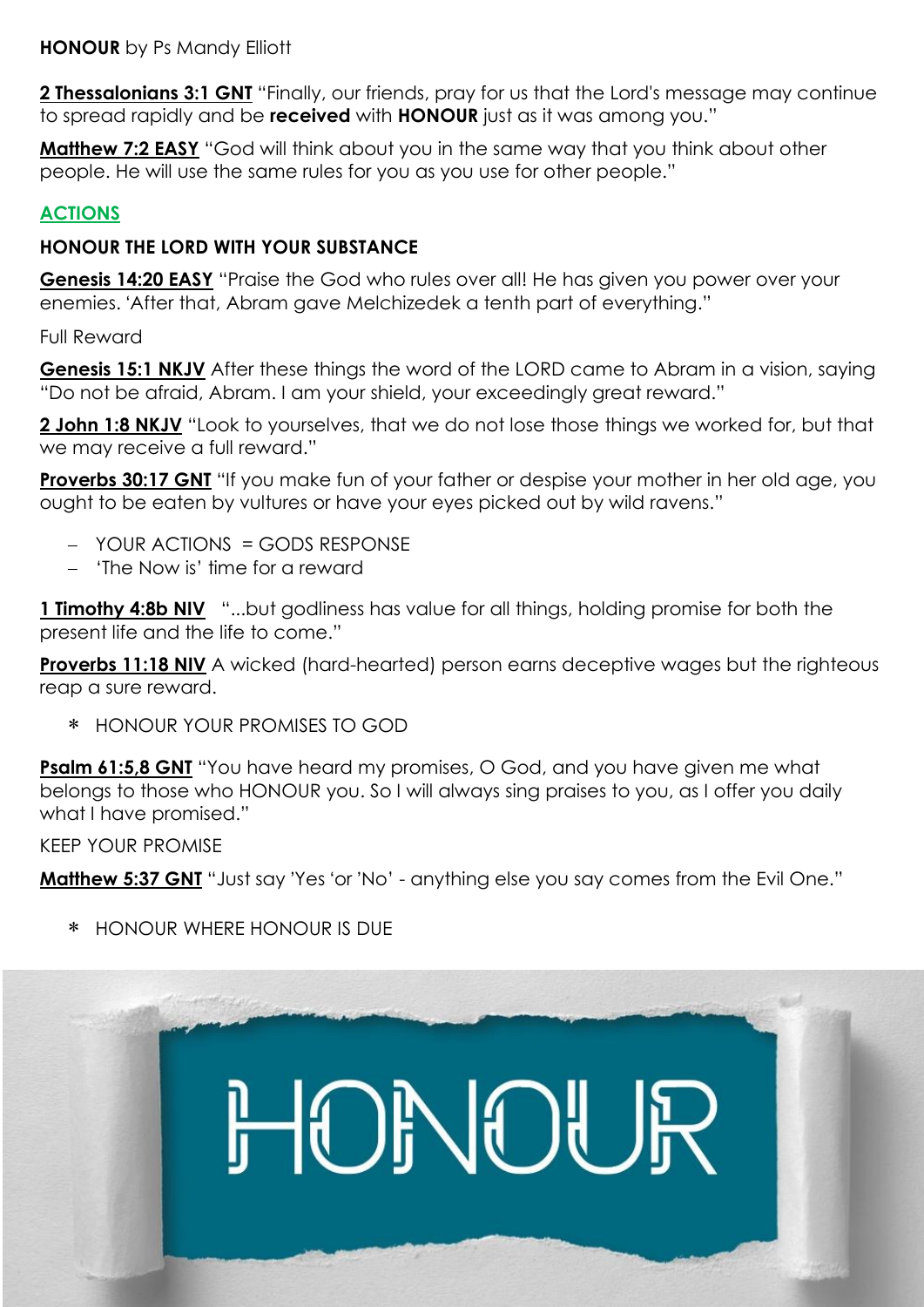**Romans 13:7 NKJV** "Render therefore to all their due: taxes to whom taxes are due, customs to whom customs, fear to whom fear, HONOUR to whom HONOUR."

## ACTION **Mark 6.3-5 Jesus was restrained** - **HE COULD DO NO GOOD WORK THERE**

## **[Sometimes the answer doesn't come in the package you were hoping for] God will use the things or people you least expect**

**Mark 6:3-6 NKJV "**Is this not the carpenter, the Son of Mary, and brother of James, Joses, Judas, and Simon? And are not His sisters here with us?" **So they were offended at Him.** But Jesus said to them, "A prophet is not without HONOR except in his own country, among his own relatives, and in his own house." **Now He could do no mighty work there**, except that He laid His hands on a few sick people and healed them. **And He marveled because of their unbelief.** Then He went about the villages, teaching."

**Isaiah 61:1 GNT** "The Sovereign Lord has filled me with his Spirit. He has chosen me and sent me to bring good news to the poor, to heal the broken-hearted, to announce release to captives and freedom to those in prison."

# **They Reject Jesus**

**Mark 6:3-4 GNT** "Isn't he the carpenter, the son of Mary, and the brother of James, Joseph, Judas, and Simon? Aren't his sisters living here?" And so they rejected him. Jesus said to them, "Prophets are respected everywhere except in their own hometown and by their relatives and their family."

- He **COULD** do no Good work there
- **HONOUR IS LINKED TO OUR FAITH**

**Mark 6:6 GNT** He was greatly surprised, because the people did not have faith.

# **THOUGHTS**

The Power was there to heal the sick

**Luke 5:17-26 GNT "**One day when Jesus was teaching, some Pharisees and teachers of the Law were sitting there who had come from every town in Galilee and Judea and from Jerusalem. The power of the Lord was present for Jesus to heal the sick. Some men came carrying a paralyzed man on a bed, and they tried to carry him into the house and put him in front of Jesus. Because of the crowd, however, they could find no way to take him in. So they

HONOUF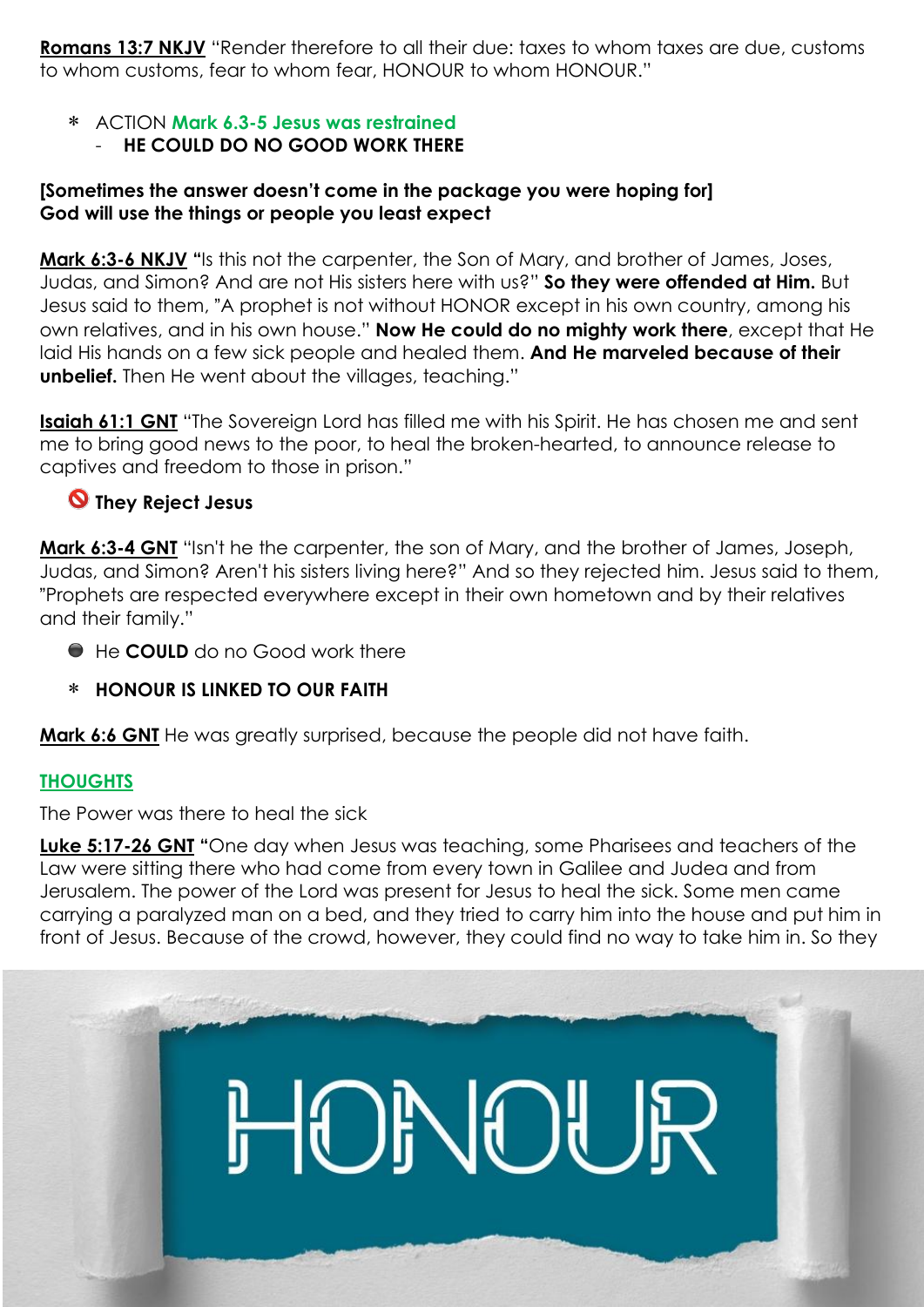carried him up on the roof, made an opening in the tiles, and let him down on his bed into the middle of the group in front of Jesus. When Jesus saw how much **faith** they had, he said to the man, "Your sins are forgiven, my friend." The teachers of the Law and the Pharisees began to say to themselves, "Who is this man who speaks such blasphemy! God is the only one who can forgive sins!" **Jesus knew their thoughts** and said to them, "Why do you think such things? Is it easier to say, 'Your sins are forgiven you, 'or to say, 'Get up and walk'? I will prove to you, then, that the Son of Man has authority on earth to forgive sins." So he said to the paralyzed man, "I tell you, **get up, pick up your bed, and go home!"**At once the man got up in front of them all, took the bed he had been lying on, and went home, praising God. They were all completely amazed! Full of fear, they praised God, saying, "What marvelous things we have seen today!"

 **Your thoughts towards God count and will affect your faith and what you are able to receive from Him**

## **DISHONOUR** - **WORDS**

## **SPEAKING AGAINST A FRIEND OF GOD**

**Numbers 12:1 NKJV** "Then Miriam and Aaron spoke against Moses because of the Ethiopian woman whom he had married; for he had married an Ethiopian woman."

DISHONOUR IS LIKE LEPROSY TO YOUR SOUL

**Numbers 12:10 NKJV** "And when the cloud departed from above the tabernacle, suddenly Miriam became leprous, as white as snow. Then Aaron turned toward Miriam, and there she was, a leper."

**Numbers 12:14 NKJV** "Then the LORD said to Moses," If her father had but spit in her face, would she not be shamed seven days? Let her be shut out of the camp seven days, and afterward she may be received again. ""

## **HONOUR WITH YOUR WORDS**

**Matthew 8:8,10-13 NKJV** "The centurion answered and said, "Lord, I am not worthy that You should come under my roof. But only speak a WORD, and my servant will be healed. "I have not found so much faith as this with anyone, even in Israel. I assure you that many will come from the east and the west and sit down with Abraham, Isaac, and Jacob at the feast in the Kingdom of heaven. But those who should be in the Kingdom will be thrown out into the darkness, where they will cry and gnash their teeth."

Then Jesus said to the officer, "Go home, and what you believe will be done for you." **And the officer's servant was healed that very moment."**

HONOUF